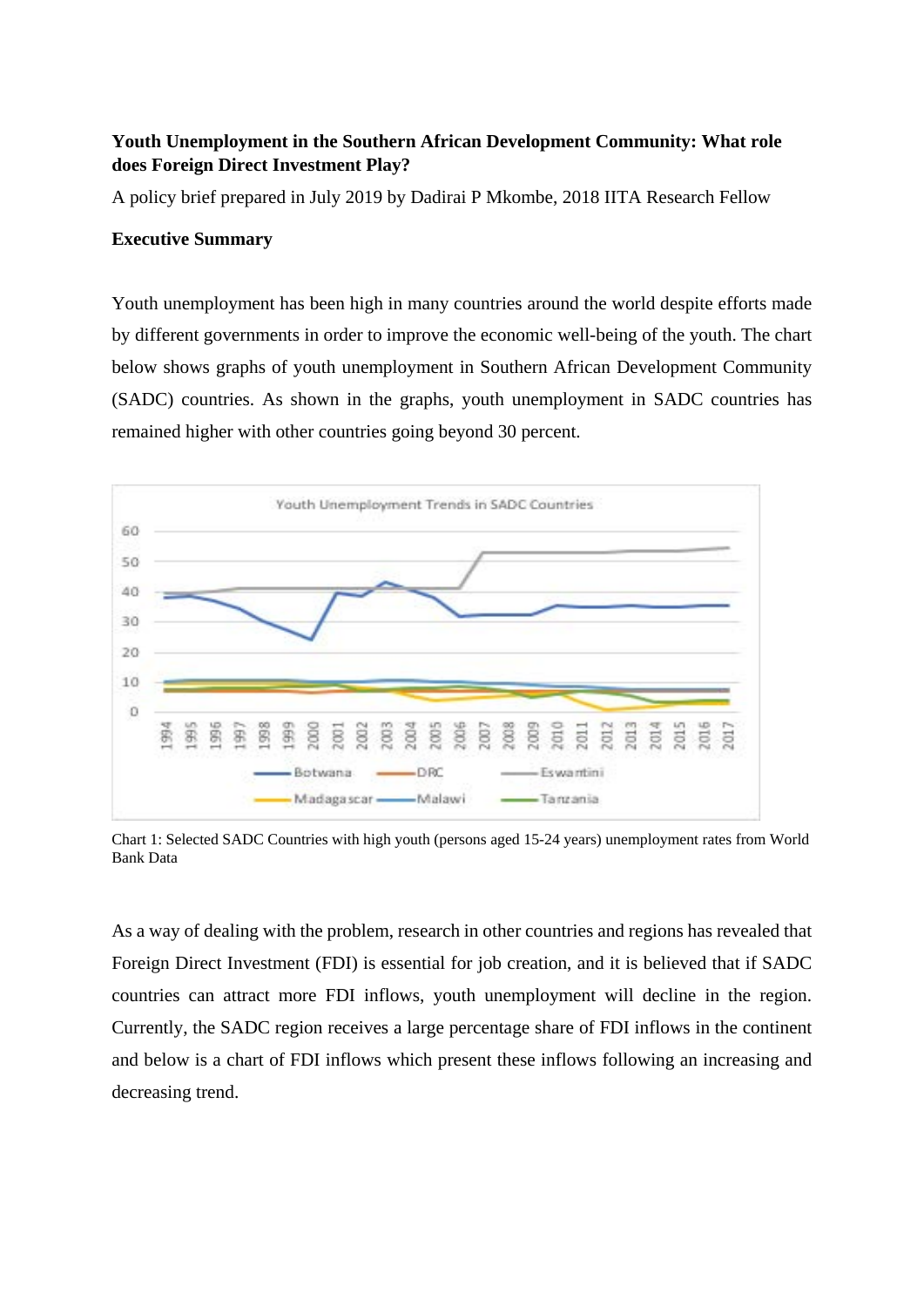

Chart 2: Selected SADC Countries with FDI inflows (% of GDP) from World Bank Data.

There are two types of foreign direct investment namely Greenfield investment and Mergers and Acquisition (M&As), where the latter has significant employment effects compared to the former. Unfortunately, literature shows that SADC countries have attracted more of M&As rather than Greenfield investment.

## **The Data Speaks**

The main finding from the study is that FDI has a statistically insignificant negative impact on youth unemployment in the six SADC countries (Botswana, Democratic Republic of Congo (DRC), Eswatini (Swaziland), Madagascar, Malawi and Tanzania) studied. Instead, youth employment depends positively on external debt and economy-wide (GDP) growth. The data also shows that youth unemployment is made worse when imports are higher. These findings suggest that the best way to employ more youth (reduce youth unemployment) is to implement macroeconomic policies that encourage long run growth, even if it is leveraged by external debt, while attracting more Greenfield investments.

An investigation of the effects of FDI on youth unemployment in the SADC region was conducted by the Author of this policy brief using secondary data from the World Bank World Development Indicators (WDI). A theoretical model and an empirical model were adopted from existing literature with slight modifications and panel data estimation techniques were applied on the cross-sectional time series data. Due to estimation problems that arose in the